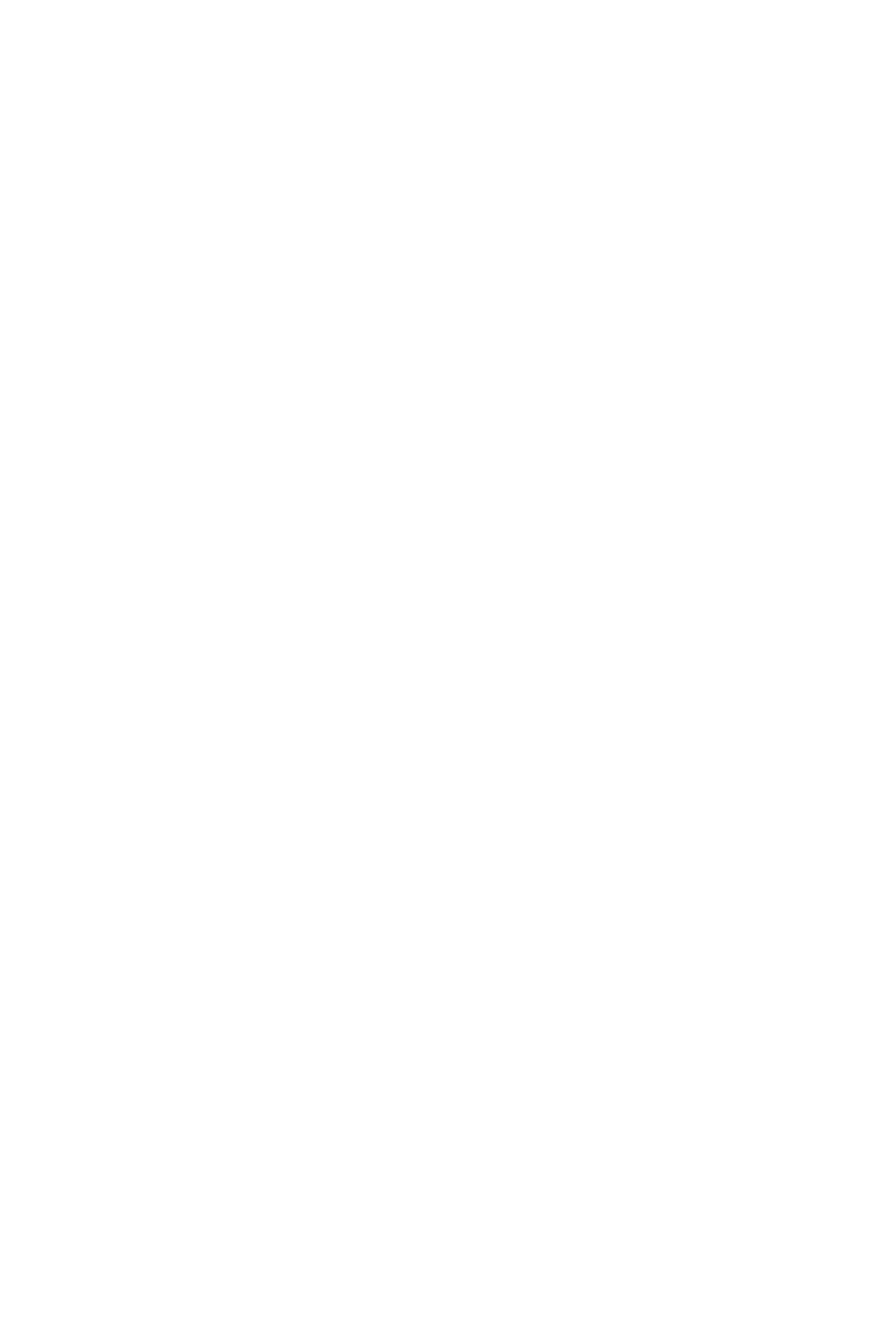## **The Catholic Orangemen of Togo And Other Conflicts I Have Known**

**CRAIG MURRAY**

**Atholl**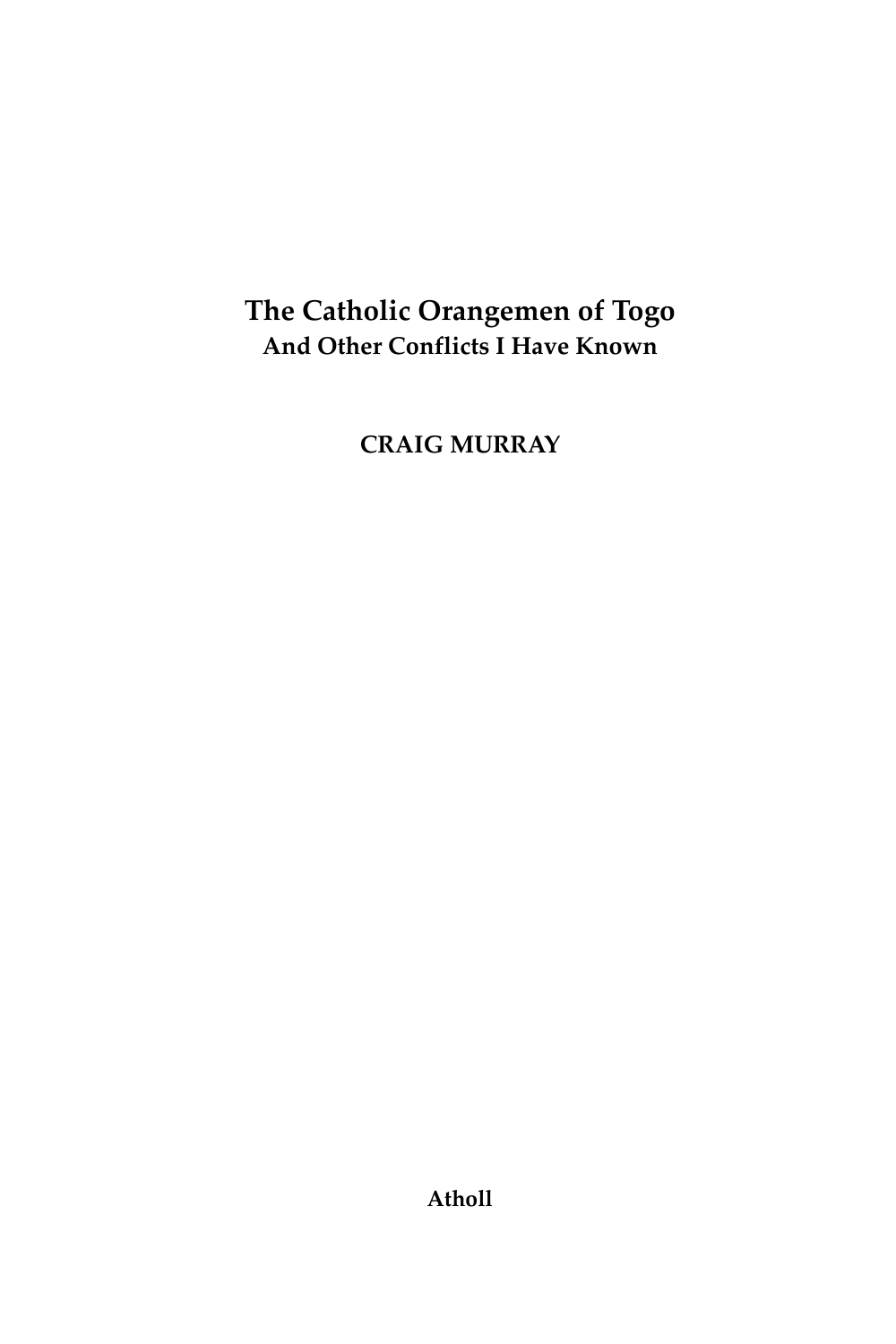## An Atholl Hardback

First Edition 2009 Published by Atholl Publishing 31 Sinclair Gardens West Kensington London  $W140AU$ 

## Copyright ©2008 Craig Murray

The right of Craig Murray to be identified as the author of this work has been asserted by him in accordance with the Copyright, Design and Patents Act 1988.

All rights reserved.

Typeset in Palatino Linotype by Atholl Publishing

ISBN 978-0-9561299-0-1

In accordance with the policy of Atholl Publishing carbon offset has been purchased to reduce the environmental impact of this book

The Logical Song Words & Music by Roger Hodgson & Richard Davies © Copyright 1979 Almo Music Corporation/Delicate Music, USA. Universal Music Publishing Limited. Used by permission of Music Sales Limited. All Rights Reserved. International Copyright Secured.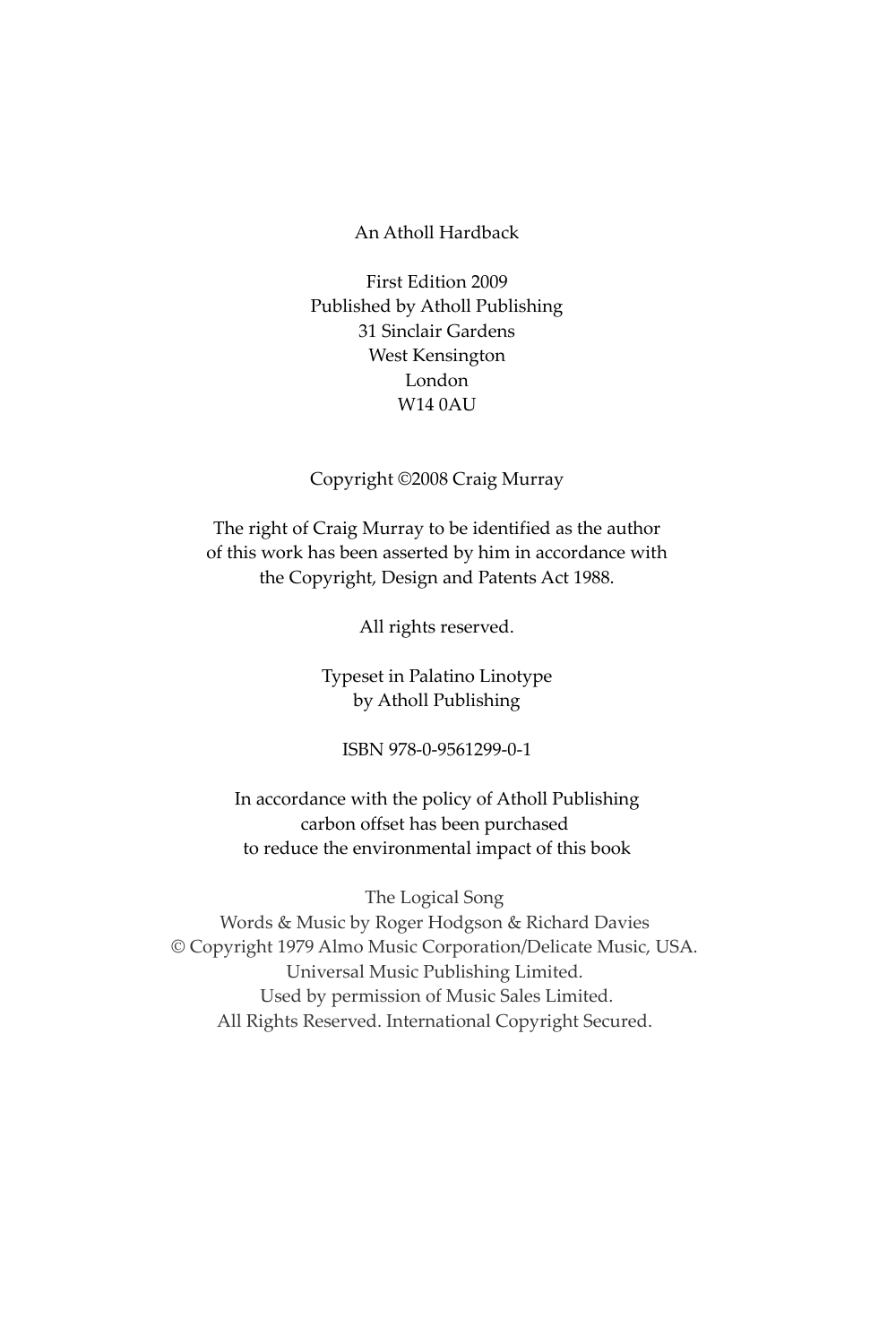For Robert Cameron Brunton Murray 1930-1999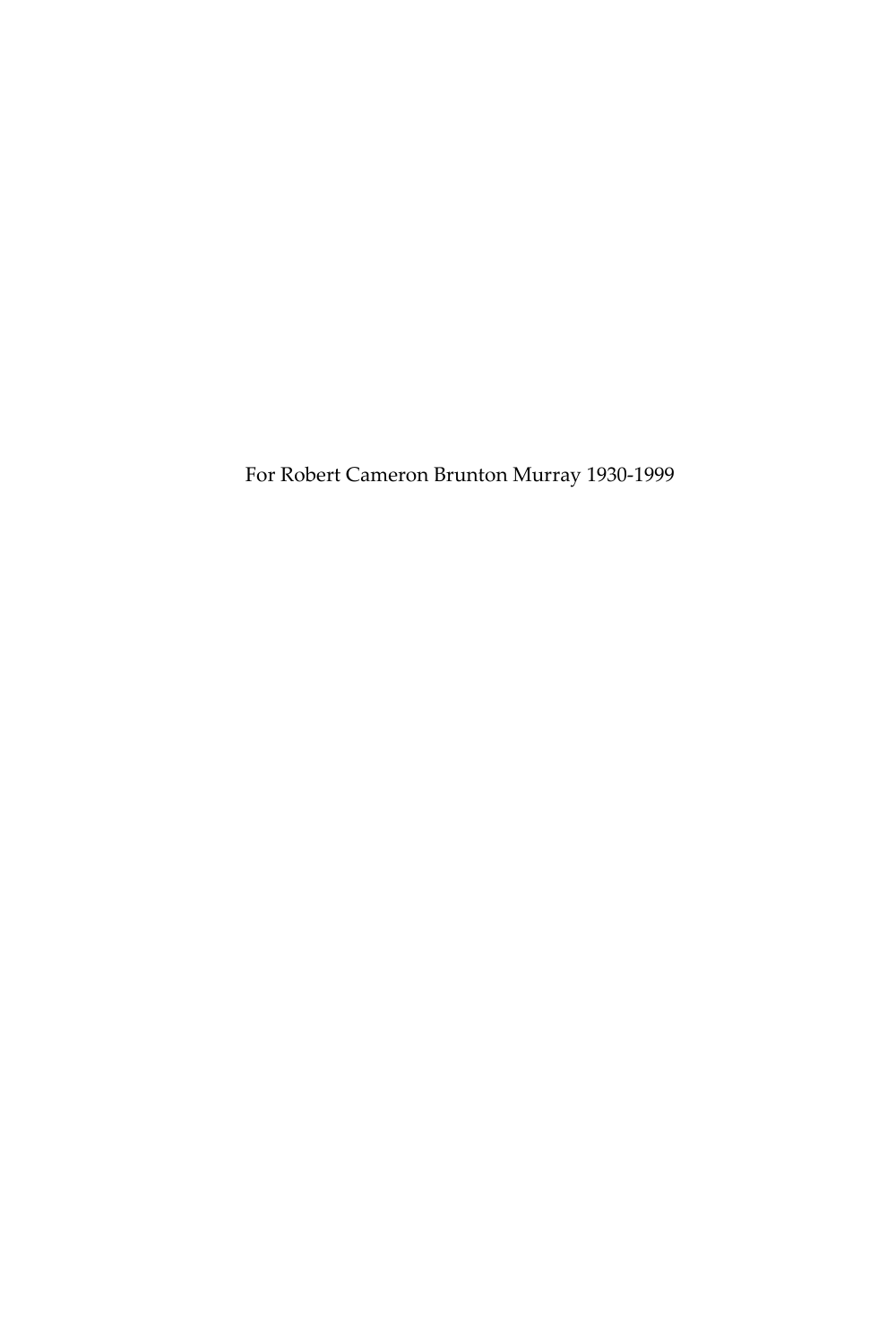*Watch what you say! They'll be calling you a radical, a liberal, A fanatical criminal. Won't you sign up your name? We want to feel you're acceptable, presentable, Respectable, a vegetable.*

> The Logical Song By Roger Hodgson and Richard Davies (Supertramp)